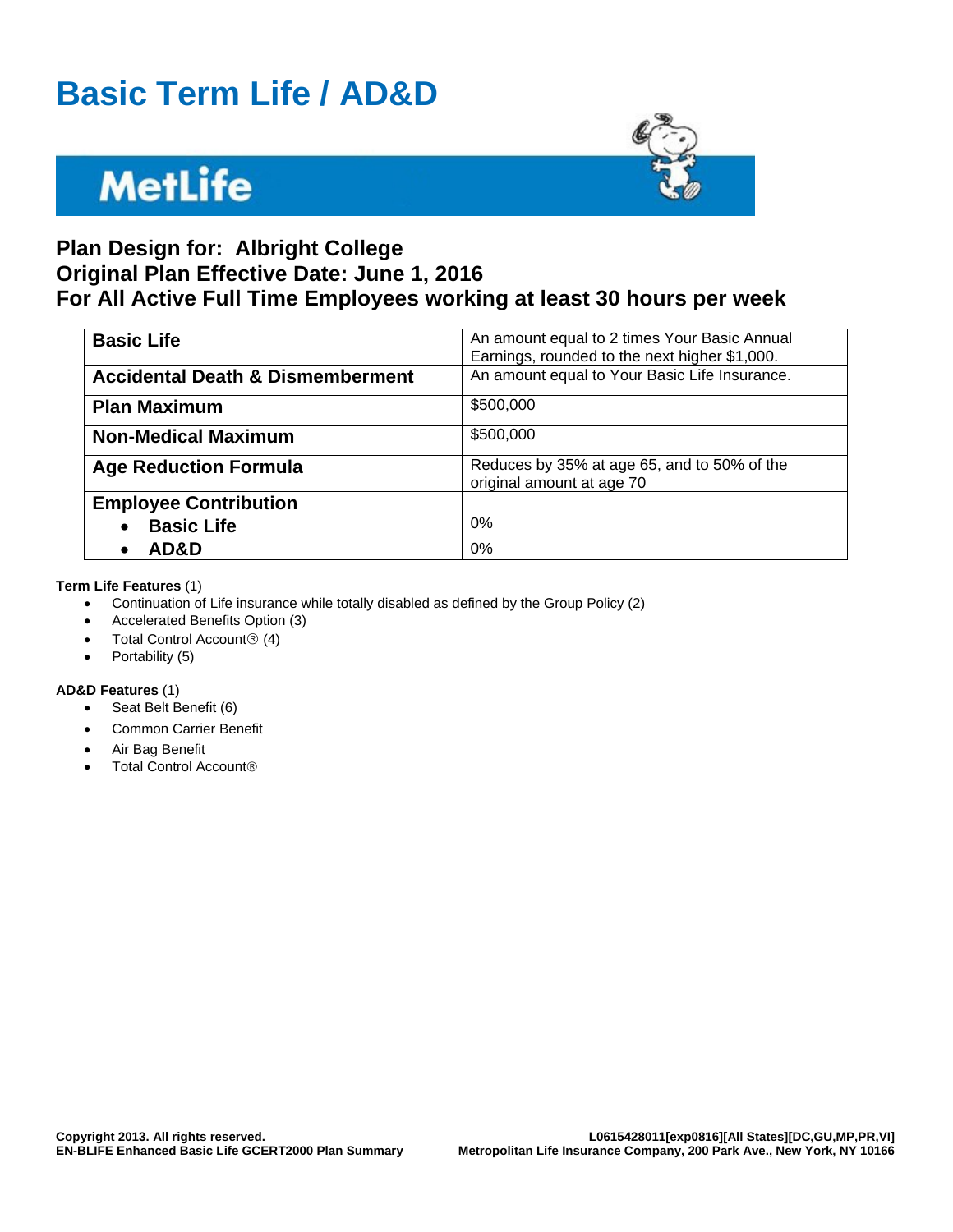## **Supplemental Term Life**

## **MetLife**



### **Plan Design for: Albright College Original Plan Effective Date: June 1, 2016 For All Active Full Time Employees working at least 30 hours per week**

**Build Your Benefit** With MetLife's Supplemental Term Life insurance, your employer gives you the opportunity to buy valuable life insurance coverage for yourself, your spouse and your dependent children -- all at affordable group rates.

|                                                                                                                                                           | <b>Employee</b>                                                       | <b>Spouse &amp; Child</b>                                             |                                                                       |  |  |
|-----------------------------------------------------------------------------------------------------------------------------------------------------------|-----------------------------------------------------------------------|-----------------------------------------------------------------------|-----------------------------------------------------------------------|--|--|
|                                                                                                                                                           |                                                                       | Spouse <sup>'</sup>                                                   | Child                                                                 |  |  |
| Life Coverage:<br>provides a benefit in<br>the event of death<br><b>Schedules:</b>                                                                        | Increments of \$10,000                                                | Increments of \$5,000                                                 | Flat Amount: \$1,000, \$2,000,<br>\$4,000, \$5,000, or \$10,000       |  |  |
| <b>Non Medical Maximum</b>                                                                                                                                | \$100,000                                                             | \$25,000                                                              | \$10,000                                                              |  |  |
| <b>Overall Benefit</b><br><b>Maximum</b>                                                                                                                  | The lesser of 5 times Your<br>Basic Annual Earnings, or<br>\$300,000  | \$150,000                                                             | \$10,000                                                              |  |  |
| <b>AD&amp;D Coverage:</b><br>provides a benefit in<br>the event of death or<br>dismemberment<br>resulting from a<br>covered accident<br><b>Schedules:</b> | Yes (benefit amount is same<br>as Supplemental Term Life<br>coverage) | Yes (benefit amount is same as<br>Supplemental Term Life<br>coverage) | Yes (benefit amount is same as<br>Supplemental Term Life<br>coverage) |  |  |
| <b>AD&amp;D Maximum</b>                                                                                                                                   | Maximum amount is same<br>as Supplemental Term Life<br>coverage       | Maximum amount is same as<br>Supplemental Term Life coverage          | Maximum amount is same as<br>Supplemental Term Life<br>coverage       |  |  |
| <b>Employee</b><br><b>Contribution</b>                                                                                                                    | 100%                                                                  | 100%                                                                  | 100%                                                                  |  |  |

Any purchase or increase in benefits, which does not take place within 31 days of employee's or dependent's eligibility effective date is subject to evidence of insurability. Coverage is subject to the approval of MetLife.

#### **To request coverage:**

- 1. Choose the amount of employee coverage that you want to buy.
- 2. Look up the premium costs for your age group for the coverage amount you are selecting on the chart below.
- 3. Choose the amount of coverage you want to buy for your spouse. Again, find the premium costs on the chart below. Note: Premiums are based on your age, not your spouse's.
- 4. Choose the amount of coverage you want to buy for your dependent children. The premium costs for each coverage option are shown below.
- 5. Fill in the enrollment form with the amounts of coverage you are selecting. (To request coverage over the non-medical maximum, please see your Human Resources representative for a medical questionnaire that you will need to complete.) Remember, you must purchase coverage for yourself in order to purchase coverage for your spouse or children.

| <b>Employee</b><br>Age | <b>Employee &amp; Spouse Coverage -- Monthly Premium For:</b> |          |          |          |          |           |  | <b>Dependent Child</b><br>Coverage <sup>2</sup> Monthly<br><b>Premium For:</b> |        |
|------------------------|---------------------------------------------------------------|----------|----------|----------|----------|-----------|--|--------------------------------------------------------------------------------|--------|
|                        | \$1,000                                                       | \$10,000 | \$20,000 | \$40,000 | \$50,000 | \$100,000 |  | \$1.000                                                                        | \$0.29 |
| Under 30               | \$0.11                                                        | \$1.08   | \$2.16   | \$4.32   | \$5.40   | \$10.80   |  |                                                                                |        |
| $30 - 34$              | \$0.12                                                        | \$1.18   | \$2.36   | \$4.72   | \$5.90   | \$11.80   |  | \$2,000                                                                        | \$0.58 |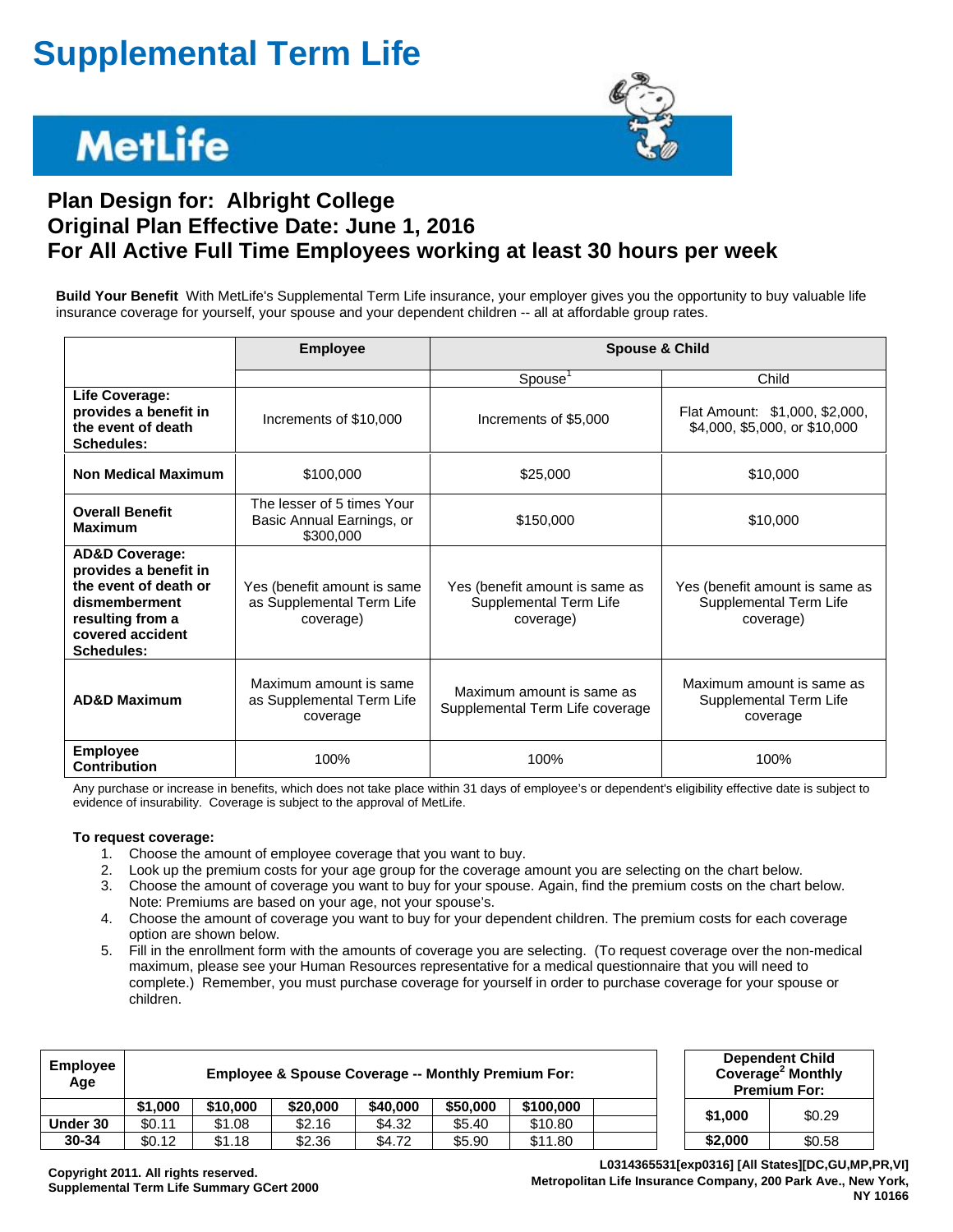| 35-39 | \$0.14 | \$1.38  | \$2.76  | \$5.52   | \$6.90   | \$13.80  |          |        |
|-------|--------|---------|---------|----------|----------|----------|----------|--------|
| 40-44 | \$0.20 | \$1.98  | \$3.96  | \$7.92   | \$9.90   | \$19.80  | \$4,000  | \$1.17 |
| 45-49 | \$0.28 | \$2.78  | \$5.56  | \$11.12  | \$13.90  | \$27.80  |          |        |
| 50-54 | \$0.40 | \$3.98  | \$7.96  | \$15.92  | \$19.90  | \$39.80  | \$5,000  | \$1.46 |
| 55-59 | \$0.63 | \$6.28  | \$12.56 | \$25.12  | \$31.40  | \$62.80  |          |        |
| 60-64 | \$0.95 | \$9.48  | \$18.96 | \$37.92  | \$47.40  | \$94.80  | \$10,000 | \$2.92 |
| 65-69 | \$1.50 | \$14.98 | \$29.96 | \$59.92  | \$74.90  | \$149.80 |          |        |
| $70+$ | \$2.78 | \$27.78 | \$55.56 | \$111.12 | \$138.90 | \$277.80 |          |        |

| \$4,000  | \$1.17 |
|----------|--------|
| \$5,000  | \$1.46 |
| \$10,000 | \$2.92 |

Due to rounding, your actual payroll deduction amount may vary slightly.

#### **Features available with Supplemental Life**

Will Preparation Service† Like life insurance, a carefully prepared Will is important. With a Will, you can define your most important decisions such as who will care for your children or inherit your property. By enrolling for Supplemental Term Life coverage, you will have in person access to Hyatt Legal Plans' network of 11,500+ participating attorneys for preparing or updating a will, living will and power of attorney. When you enroll in this plan, you may take advantage of this benefit at no additional cost to you if you use a participating plan attorney. To obtain the legal plan's toll-free number and your company's group access number, contact your employer or your plan administrator for this information.

MetLife Estate Resolution Services (ERS)† is a valuable service offered under the group policy. A Hyatt Legal Plan attorney will consult with your beneficiaries by telephone or in person regarding the probate process for your estate. The attorney will also handle the probate of your estate for your executor or administrator.. This can help alleviate the financial and administrative burden upon your loved ones in their time of need.

Portability\*: If your present employment ends, you can choose to continue your current life benefits.

#### **What Is Not Covered?**

Like most insurance plans, this plan has exclusions. Supplemental and Dependent Life Insurance do not provide payment of benefits for death caused by suicide within the first two years (one year in North Dakota) of the effective date of the certificate, or payment of increased benefits for death caused by suicide within two years (one year in North Dakota or Colorado) of an increase in coverage. In addition, a reduction schedule may apply. Please see your benefits administrator or certificate for specific details.

Accidental Death & Dismemberment insurance does not include payment for any loss which is caused by or contributed to by: physical or mental illness, diagnosis of or treatment of the illness; an infection, unless caused by an external wound accidentally sustained; suicide or attempted suicide; injuring oneself on purpose; the voluntary intake or use by any means of any drug, medication or sedative, unless taken as prescribed by a doctor or an over-the-counter drug taken as directed; voluntary intake of alcohol in combination with any drug, medication or sedative; war, whether declared or undeclared, or act of war, insurrection, rebellion or riot; committing or trying to commit a felony; any poison, fumes or gas, voluntarily taken, administered or absorbed; service in the armed forces of any country or international authority, except the United States National Guard; operating, learning to operate, or serving as a member of a crew of an aircraft; while in any aircraft for the purpose of descent from such aircraft while in flight (except for self preservation); or operating a vehicle or device while intoxicated as defined by the laws of the jurisdiction in which the accident occurs.

Life and AD&D coverages are provided under a group insurance policy (Policy Form GPNP99 or G2130-S) issued to your employer by MetLife. Life and AD&D coverages under your employer's plan terminates when your employment ceases, when your Life and AD&D contributions cease, or upon termination of the group insurance policy. Dependent Life coverage will terminate when a dependent no longer qualifies as a dependent. Should your life insurance coverage terminate for reasons other than non-payment of premium, you may convert it to a MetLife individual permanent policy without providing medical evidence of insurability.

This summary provides an overview of your plan's benefits. These benefits are subject to the terms and conditions of the contract between MetLife and your employer and are subject to each state's laws and availability. Specific details regarding these provisions can be found in the certificate.

If you have additional questions regarding the Life Insurance program underwritten by MetLife, please contact your benefits administrator or MetLife. Like most group life insurance policies, MetLife group policies contain exclusions, limitations, terms and conditions for keeping them in force. Please see your certificate for complete details.

<sup>1.</sup> Spouse amount cannot exceed 50% of the employee's Supplemental Life benefit.

<sup>2.</sup> Child benefits for children under 6 months old are limited.